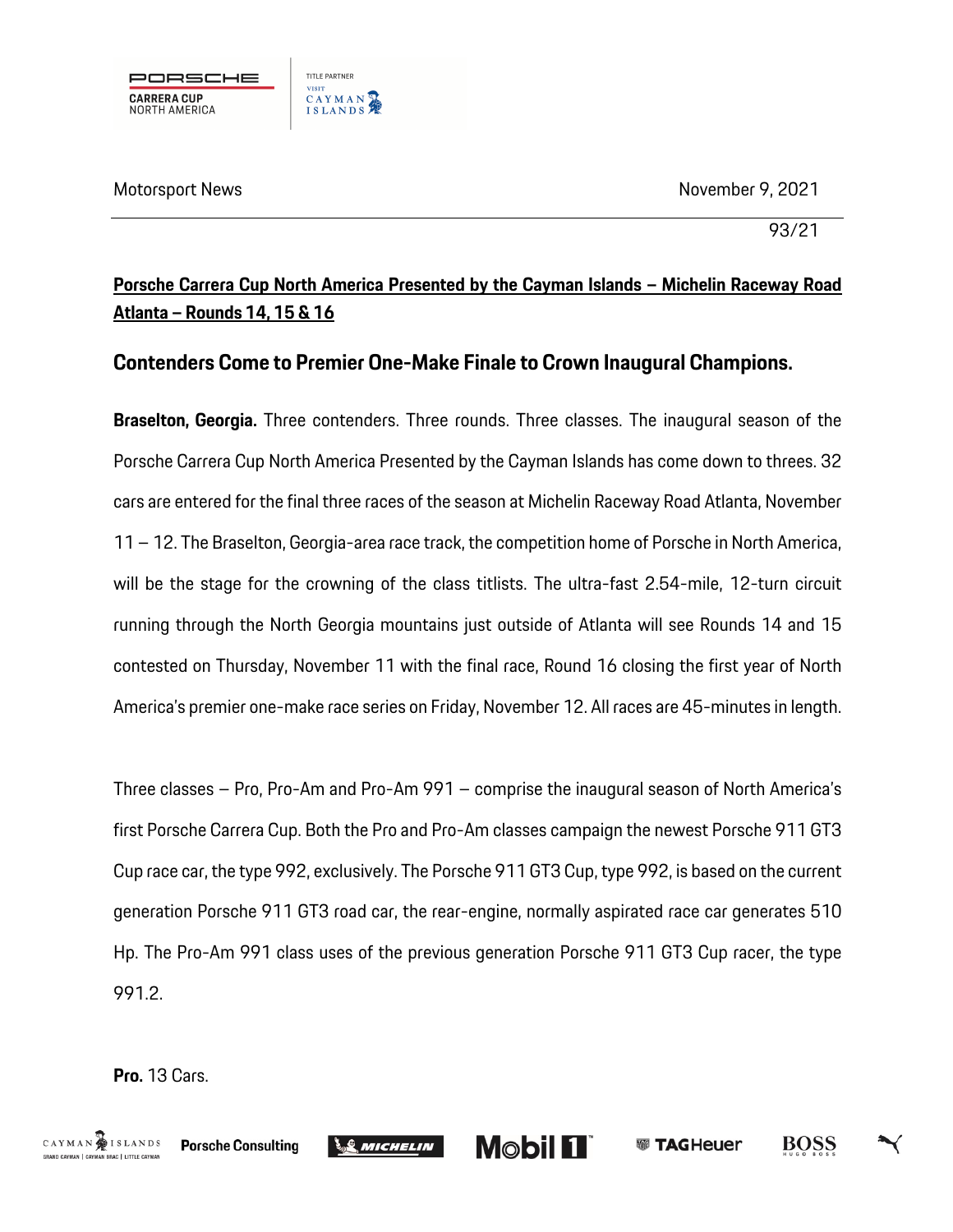

The trio of Pro class drivers fighting to be the first name to appear on the recently announced *Al Holbert Cup* for overall champion includes the three drivers who have won in the class for racers competing in Porsche 911 GT3 Cup race car – based on the seventh-generation 911-platform, the type 992. Seb Priaulx (United Kingdom) enters the race at the top of the standings with 286-points via four wins and six additional podiums behind the wheel of the No. 15 Kelly-Moss Road and Race Porsche. His teammate, Kay van Berlo (Netherlands) in the No. 3, leads all Pro class drivers with six race victories but only three additional top-three results holding the Dutchman back in secondplace, 66-points in arrears to Priaulx. Parker Thompson (Canada) has raced the No. 9 JDX Racing Porsche 911 GT3 Cup car to the top-step of the podium three-times scoring 210-points, good for third-place in the standings. 76 markers back from Priaulx, the Canadian is the last driver with a mathematical chance at the title. Drivers can earn 25-points for a win and 5 points for each pole position giving a total of 90 points left on the table.

#### **Pro-Am.** 10 Cars.

Entering the conclusion of the 2021 season, Alan Metni (Austin, Texas) leads all drivers in all classes for race wins with eight. The veteran racer has piloted the No. 99 iFly Kelly-Moss Porsche 911 GT3 Cup race car to eight class wins in the Pro-Am class for drivers 40 years-old and older driving the type 992. Despite this overriding success, Efrin Castro (Dominican Republic) has charged to an impressive four victories and six second-place finishes in the No. 65 Team Hardpoint Porsche over the course of the first 13 races. This has kept the competition close with Castro 39 points behind Metni going to Atlanta. Curt Swearingin (Chattanooga, Tennessee) is only 81 points behind Metni.







BOSS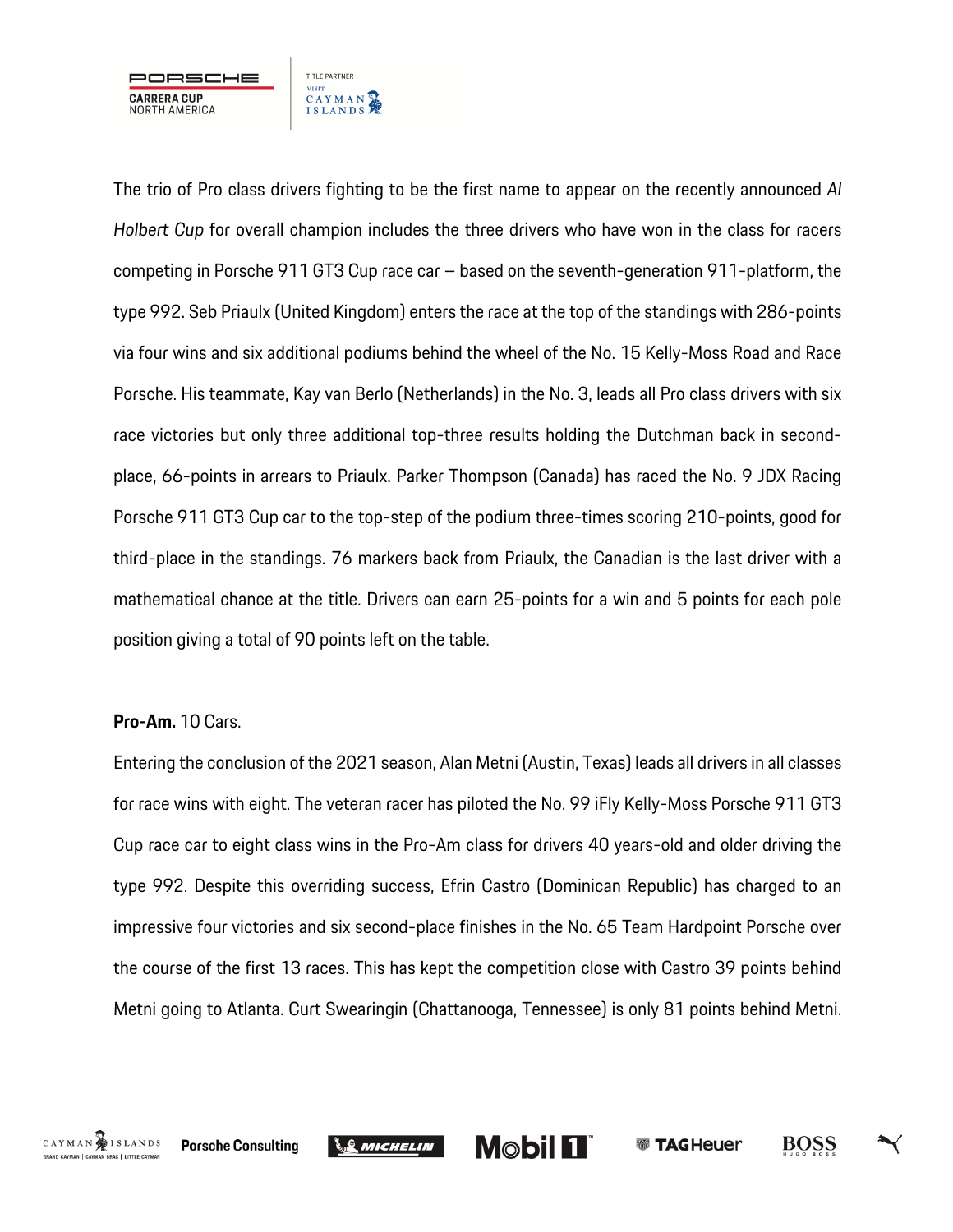

The driver of the No. 17 ACI Motorsports Porsche has one win and nine podiums to-date. Like Thompson in the Pro class, Swearingin is the last driver in the class who could still capture the title.

#### **Pro-Am 991.** 9 Cars.

Of those closest to a lock entering his hometown race track is Matt Halcome of Dallas, Georgia. Piloting the popular No. 55 "Mystery Machine" Porsche 911 GT3 Cup car, Halcome has seven wins the in the Pro-Am 991 class with an additional two podiums good for 278 points. His nearest competitor is his Goldcrest Motorsports teammate Grady Willingham (Birmingham, Alabama). The veteran sports car racer has one win thus far in the No. 21 and sits 75 points behind Halcome. With it nearly impossible for a previous generation Porsche 911 GT3 Cup, type 991, to win the overall pole position three times at Michelin Raceway Road Atlanta – thereby eliminating the 15 points for that accomplishment – the 75-point margin Halcome holds means he only needs to start regardless of if Willingham wins all three of the final rounds (25-points for each win).

#### **Entrant.**

Kelly-Moss Road and Race has been elite in 2021. The Madison, Wisconsin-based operation has led the Entrant Championship since Round 1 in March. Ten victories and 12 podium finishes, the program holds a 78-point margin over JDX Racing and is 95 points ahead of Team Hardpoint entering the final three rounds.

**Mobil 11** 

**@ TAGHeuer** 

BOSS

#### **On Track.**

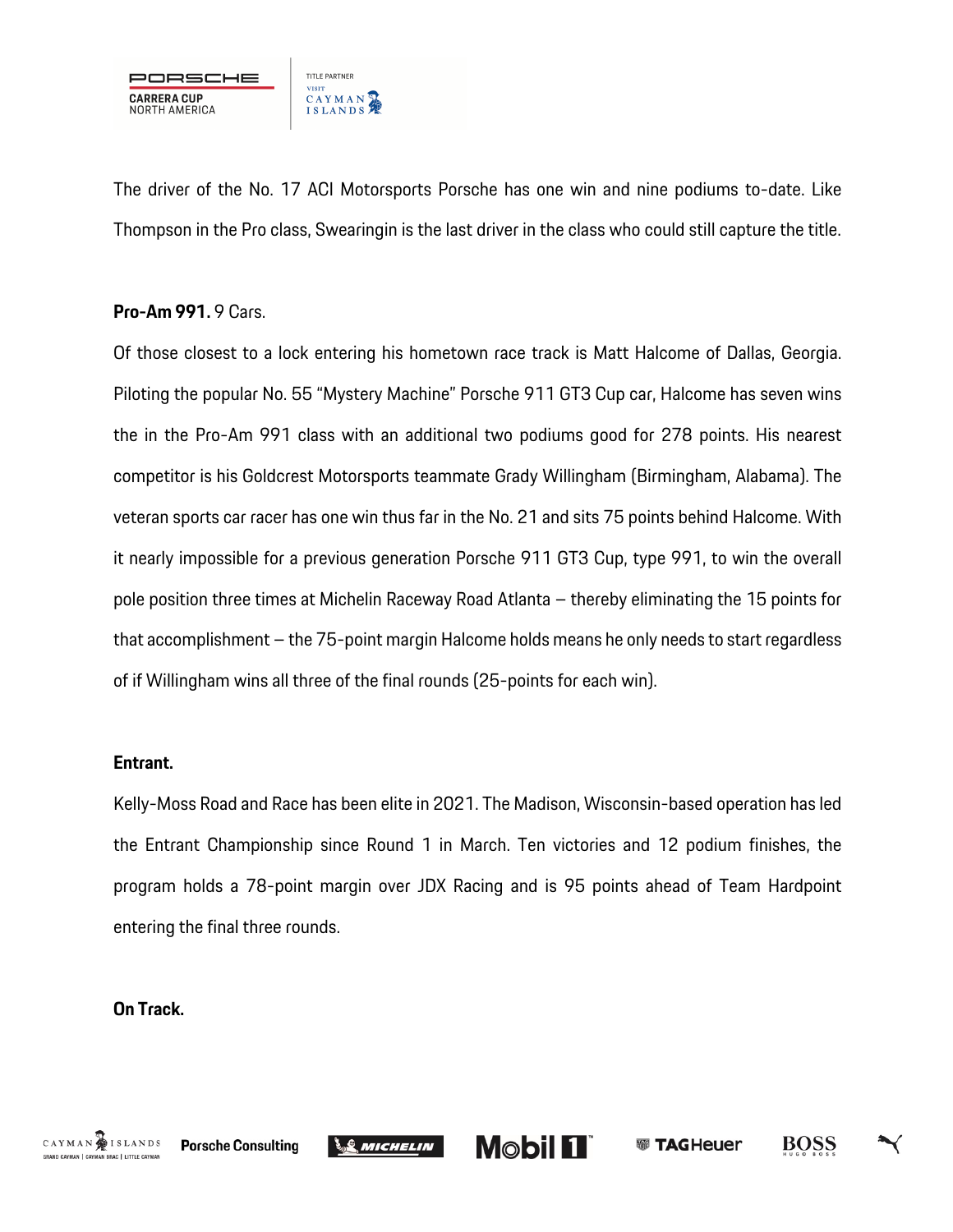

Practice for all classes gets underway Wednesday, November 10 at 8:45 a.m. ET and again at 12:45 p.m. ET. both sessions are 30-minutes. Qualifying will wrap-up the day with each driver having 30 minutes to find a place on the grid beginning at 3:30 p.m. Thursday, November 11 has two of the three final races with the 45-minute Round 14 taking the green flag at 12:10 p.m. ET. Another 45 minute race will get underway at 4:45 p.m. ET later that day. Round 16, the final race of the year, will start at 11:15 a.m. ET on Friday, November 12. At the conclusion of 45-minutes, champions in each of the three classes will be crowned. All events can be seen live at PorscheCarreraCup.us with IMSA Radio providing commentary. Following live coverage, events can be found on the Porsche Motorsport North America YouTube channel (youtube.com/porschemotorsportnorthamerica). Additional post race coverage and special programing will also be found here.

# **Brian Blocker, Series Manager, Porsche Carrera Cup North America Presented by the Cayman Islands.**

"What an amazing first season it has been. We had very high expectations for the Porsche Carrera Cup North America Presented by the Cayman Islands, and I am confident that we exceeded each of those expectations. We enter the finale at Michelin Raceway Road Atlanta with three contenders for the Pro class championship and one of the largest entry lists we have had all season. That, to me, is a remarkable testimony to our customer teams, our partners and our drivers. I expect to see the most intense competition we have had all year… and that is significant when you see how hard everyone has raced all season. I'm looking forward to getting to Atlanta and crowning our champions in each class."



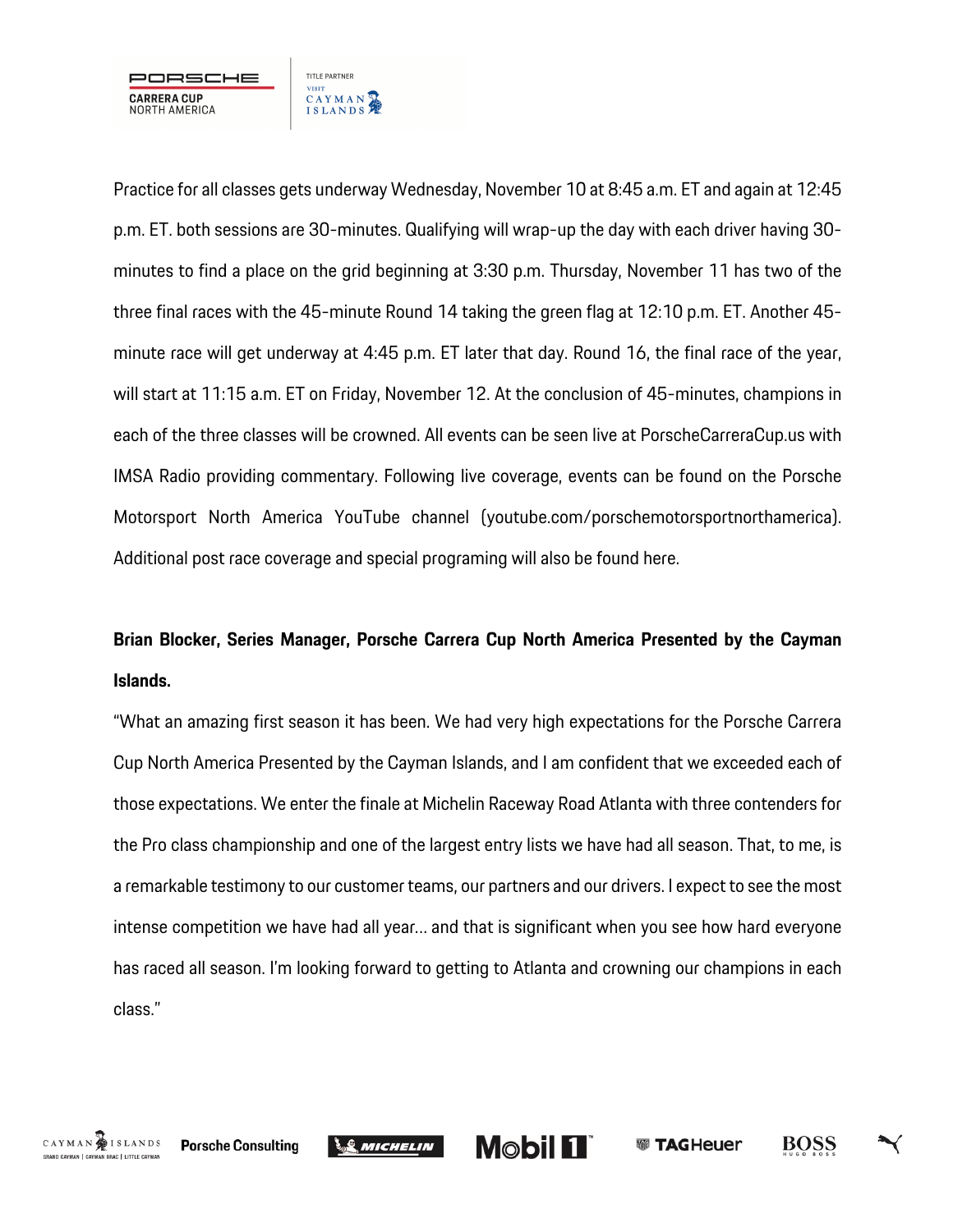

#### **About the Cayman Islands**

The Cayman Islands, located an hour south of Miami in the vibrant tranquility of western Caribbean, is a premier destination for travelers, thrill-seeking divers, adventurous epicures, honeymooners and families alike. The trio of islands affords each guest with the ultimate setting to enjoy life's finest comforts, as the Caribbean's leading luxury lifestyle destination. Five-star resorts, high-end villas, condos and breathtaking beachfront properties unique to each island offer a myriad of accommodation options for discerning travelers to enjoy. Additionally, the Cayman Islands is frequently heralded as the "Culinary Capital of the Caribbean" and offers endless gastronomic experiences to delight even the most seasoned of palates.

The Cayman Islands, world-renowned for impeccable "Caymankind" hospitality also employs bestin-class health and sanitation protocols to keep visitors and locals safe. To learn more about the Cayman Islands, please go to www.visitcaymanislands.com; www.divecayman.ky or call your local travel agent. For the most up-to-date travel guidance and protocols, please visit: https://www.exploregov.ky/coronavirus**.**

#### **Porsche Carrera Cup North America Presented by The Cayman Islands.**

Porsche Carrera Cup North America by The Cayman Islands is the premier one-make race series in the United States and Canada utilizing a combination of the latest Porsche 911 GT3 Cup race car, type 992, and MICHELIN® Pilot® Sport Cup N3 racing slick to challenge the best road and street race courses on the continent. As with all national Carrera Cups worldwide, the inaugural season of the



**Mobil 11** 



BOSS